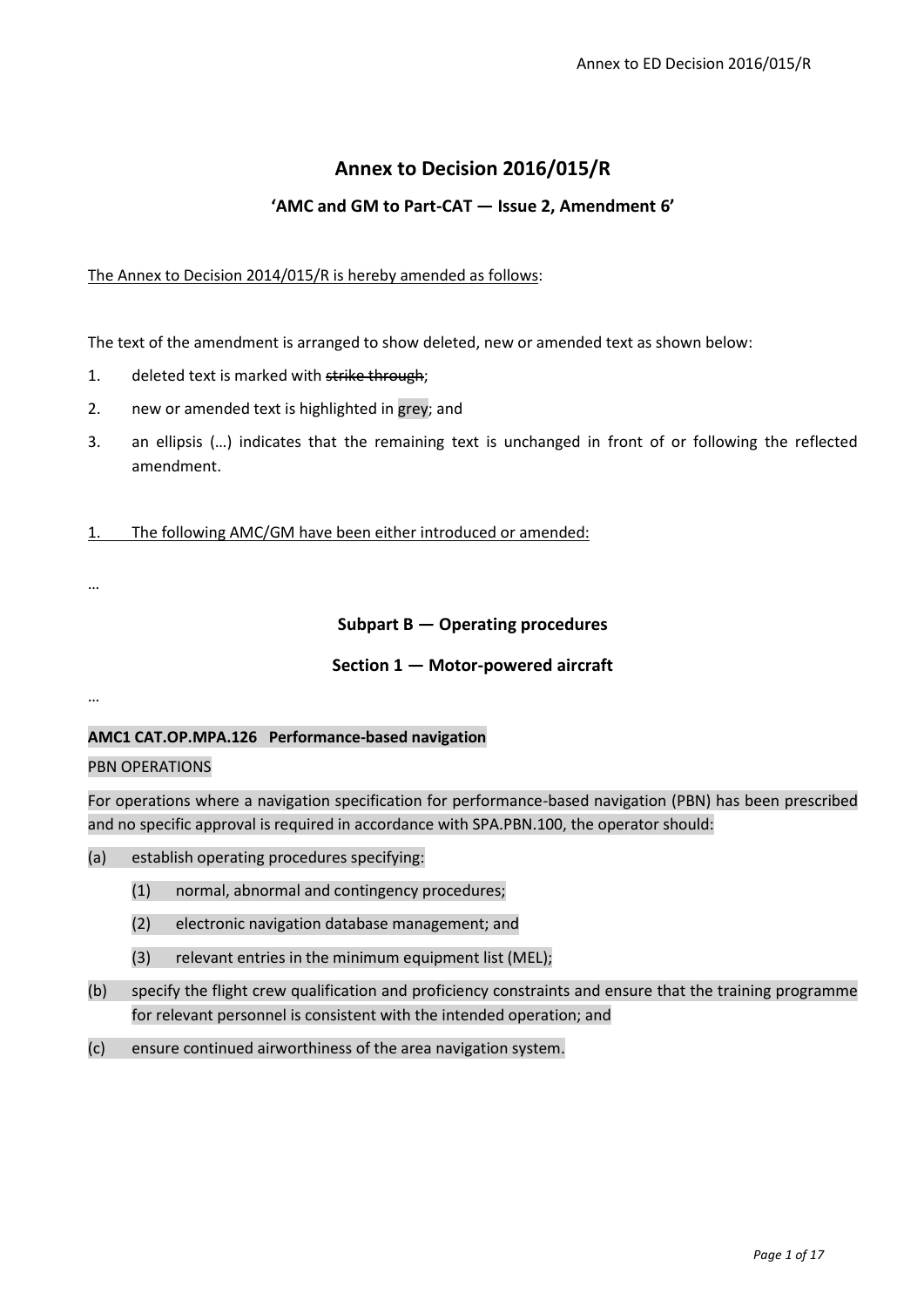### **AMC2 CAT.OP.MPA.126 Performance-based navigation**

### MONITORING AND VERIFICATION

- (a) Preflight and general considerations
	- (1) At navigation system initialisation, the flight crew should confirm that the navigation database is current and verify that the aircraft position has been entered correctly, if required.
	- (2) The active flight plan, if applicable, should be checked by comparing the charts or other applicable documents with navigation equipment and displays. This includes confirmation of the departing runway and the waypoint sequence, reasonableness of track angles and distances, any altitude or speed constraints, and, where possible, which waypoints are fly-by and which are fly-over. Where relevant, the RF leg arc radii should be confirmed.
	- (3) The flight crew should check that the navigation aids critical to the operation of the intended PBN procedure are available.
	- (4) The flight crew should confirm the navigation aids that should be excluded from the operation, if any.
	- (5) An arrival, approach or departure procedure should not be used if the validity of the procedure in the navigation database has expired.
	- (6) The flight crew should verify that the navigation systems required for the intended operation are operational.
- (b) Departure
	- (1) Prior to commencing a take-off on a PBN procedure, the flight crew should check that the indicated aircraft position is consistent with the actual aircraft position at the start of the take-off roll (aeroplanes) or lift-off (helicopters).
	- (2) Where GNSS is used, the signal should be acquired before the take-off roll (aeroplanes) or lift-off (helicopters) commences.
	- (3) Unless automatic updating of the actual departure point is provided, the flight crew should ensure initialisation on the runway or FATO by means of a manual runway threshold or intersection update, as applicable. This is to preclude any inappropriate or inadvertent position shift after take-off.
- (c) Arrival and approach
	- (1) The flight crew should verify that the navigation system is operating correctly and the correct arrival procedure and runway (including any applicable transition) are entered and properly depicted.
	- (2) Any published altitude and speed constraints should be observed.
	- (3) The flight crew should check approach procedures (including alternate aerodromes if needed) as extracted by the system (e.g. CDU flight plan page) or presented graphically on the moving map, in order to confirm the correct loading and the reasonableness of the procedure content.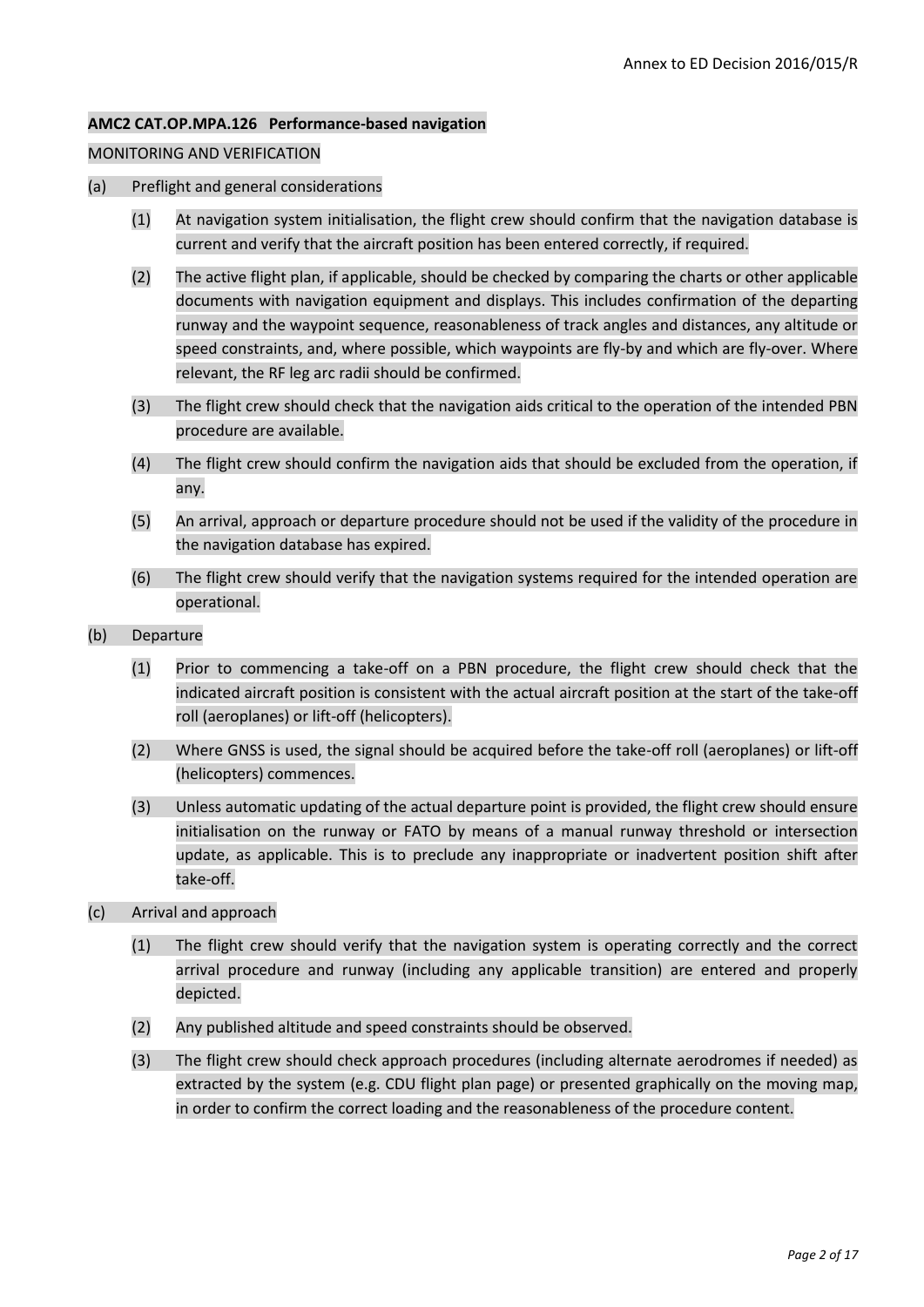- (4) Prior to commencing the approach operation (before the IAF), the flight crew should verify the correctness of the loaded procedure by comparison with the appropriate approach charts. This check should include:
	- (i) the waypoint sequence;
	- (ii) reasonableness of the tracks and distances of the approach legs and the accuracy of the inbound course; and
	- (iii) the vertical path angle, if applicable.
- (d) Altimetry settings for RNP APCH operations using Baro VNAV
	- (1) Barometric settings
		- (i) The flight crew should set and confirm the correct altimeter setting and check that the two altimeters provide altitude values that do not differ more than 100 ft at the most at or before the final approach fix (FAF).
		- (ii) The flight crew should fly the procedure with:
			- (A) a current local altimeter setting source available a remote or regional altimeter setting source should not be used; and
			- (B) the QNH/QFE, as appropriate, set on the aircraft's altimeters.
	- (2) Temperature compensation
		- (i) For RNP APCH operations to LNAV/VNAV minima using Baro VNAV:
			- (A) the flight crew should not commence the approach when the aerodrome temperature is outside the promulgated aerodrome temperature limits for the procedure unless the area navigation system is equipped with approved temperature compensation for the final approach;
			- (B) when the temperature is within promulgated limits, the flight crew should not make compensation to the altitude at the FAF and DA/H;
			- (C) since only the final approach segment is protected by the promulgated aerodrome temperature limits, the flight crew should consider the effect of temperature on terrain and obstacle clearance in other phases of flight.
		- (ii) For RNP APCH operations to LNAV minima, the flight crew should consider the effect of temperature on terrain and obstacle clearance in all phases of flight, in particular on any step-down fix.
- (e) Sensor and lateral navigation accuracy selection
	- (1) For multi-sensor systems, the flight crew should verify, prior to approach, that the GNSS sensor is used for position computation.
	- (2) Flight crew of aircraft with RNP input selection capability should confirm that the indicated RNP value is appropriate for the PBN operation.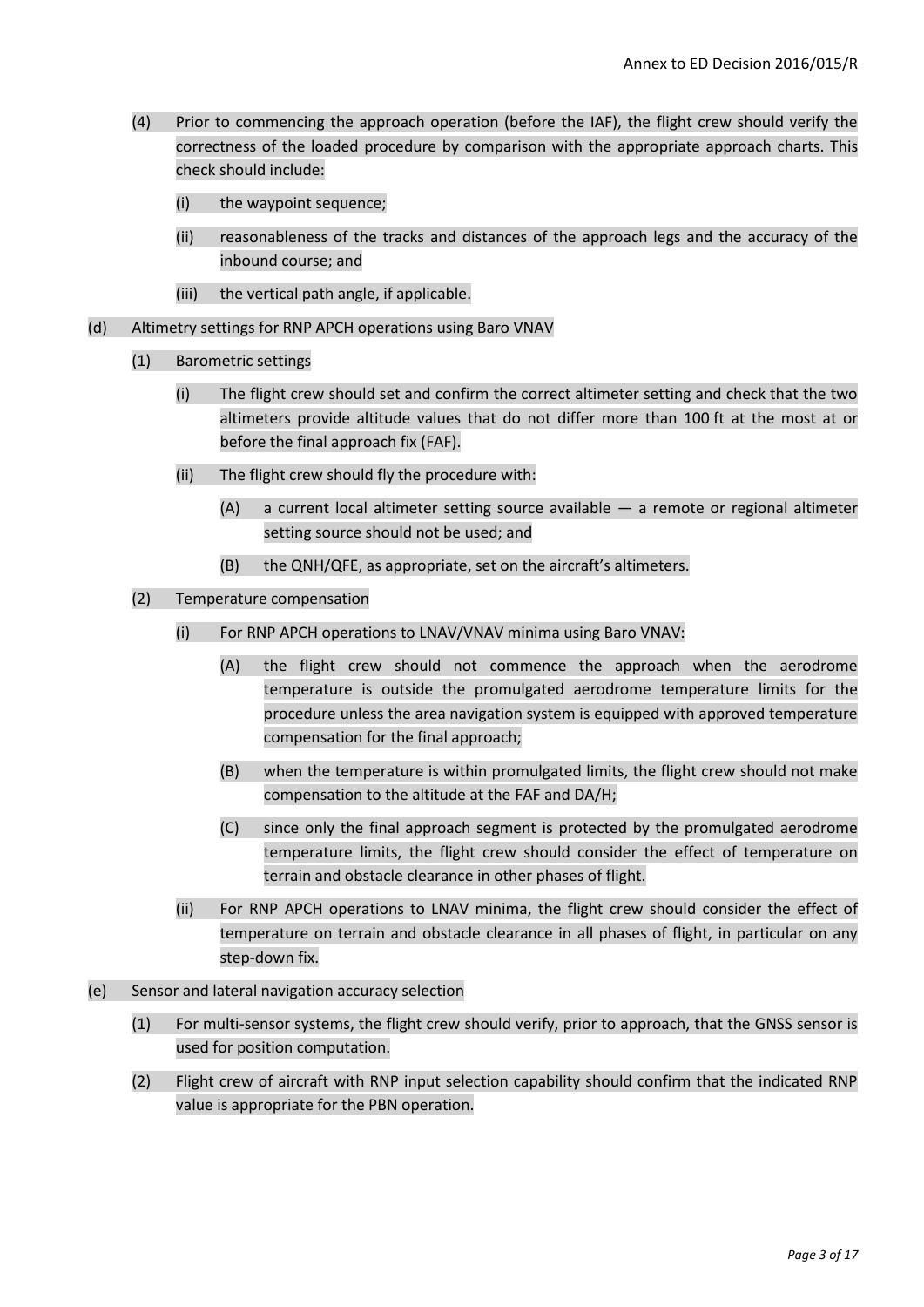#### **AMC3 CAT.OP.MPA.126 Performance-based navigation**

#### MANAGAMENT OF THE NAVIGATION DATABASE

- (a) For RNAV 1, RNAV 2, RNP 1, RNP 2, and RNP APCH, the flight crew should neither insert nor modify waypoints by manual entry into a procedure (departure, arrival or approach) that has been retrieved from the database. User-defined data may be entered and used for waypoint altitude/speed constraints on a procedure where said constraints are not included in the navigation database coding.
- (b) For RNP 4 operations, the flight crew should not modify waypoints that have been retrieved from the database. User-defined data (e.g. for flex-track routes) may be entered and used.
- (c) The lateral and vertical definition of the flight path between the FAF and the missed approach point (MAPt) retrieved from the database should not be revised by the flight crew.

#### **AMC4 CAT.OP.MPA.126 Performance-based navigation**

#### DISPLAYS AND AUTOMATION

- (a) For RNAV 1, RNP 1, and RNP APCH operations, the flight crew should use a lateral deviation indicator, and where available, flight director and/or autopilot in lateral navigation mode.
- (b) The appropriate displays should be selected so that the following information can be monitored:
	- (1) the computed desired path;
	- (2) aircraft position relative to the lateral path (cross-track deviation) for FTE monitoring;
	- (3) aircraft position relative to the vertical path (for a 3D operation).
- (c) The flight crew of an aircraft with a lateral deviation indicator (e.g. CDI) should ensure that lateral deviation indicator scaling (full-scale deflection) is suitable for the navigation accuracy associated with the various segments of the procedure.
- (d) The flight crew should maintain procedure centrelines unless authorised to deviate by air traffic control (ATC) or demanded by emergency conditions.
- (e) Cross-track error/deviation (the difference between the area-navigation-system-computed path and the aircraft-computed position) should normally be limited to  $\pm$  % time the RNAV/RNP value associated with the procedure. Brief deviations from this standard (e.g. overshoots or undershoots during and immediately after turns) up to a maximum of 1 time the RNAV/RNP value should be allowable.
- (f) For a 3D approach operation, the flight crew should use a vertical deviation indicator and, where required by AFM limitations, a flight director or autopilot in vertical navigation mode.
- (g) Deviations below the vertical path should not exceed 75 ft at any time, or half-scale deflection where angular deviation is indicated, and not more than 75 ft above the vertical profile, or half-scale deflection where angular deviation is indicated, at or below 1 000 ft above aerodrome level. The flight crew should execute a missed approach if the vertical deviation exceeds this criterion, unless the flight crew has in sight the visual references required to continue the approach.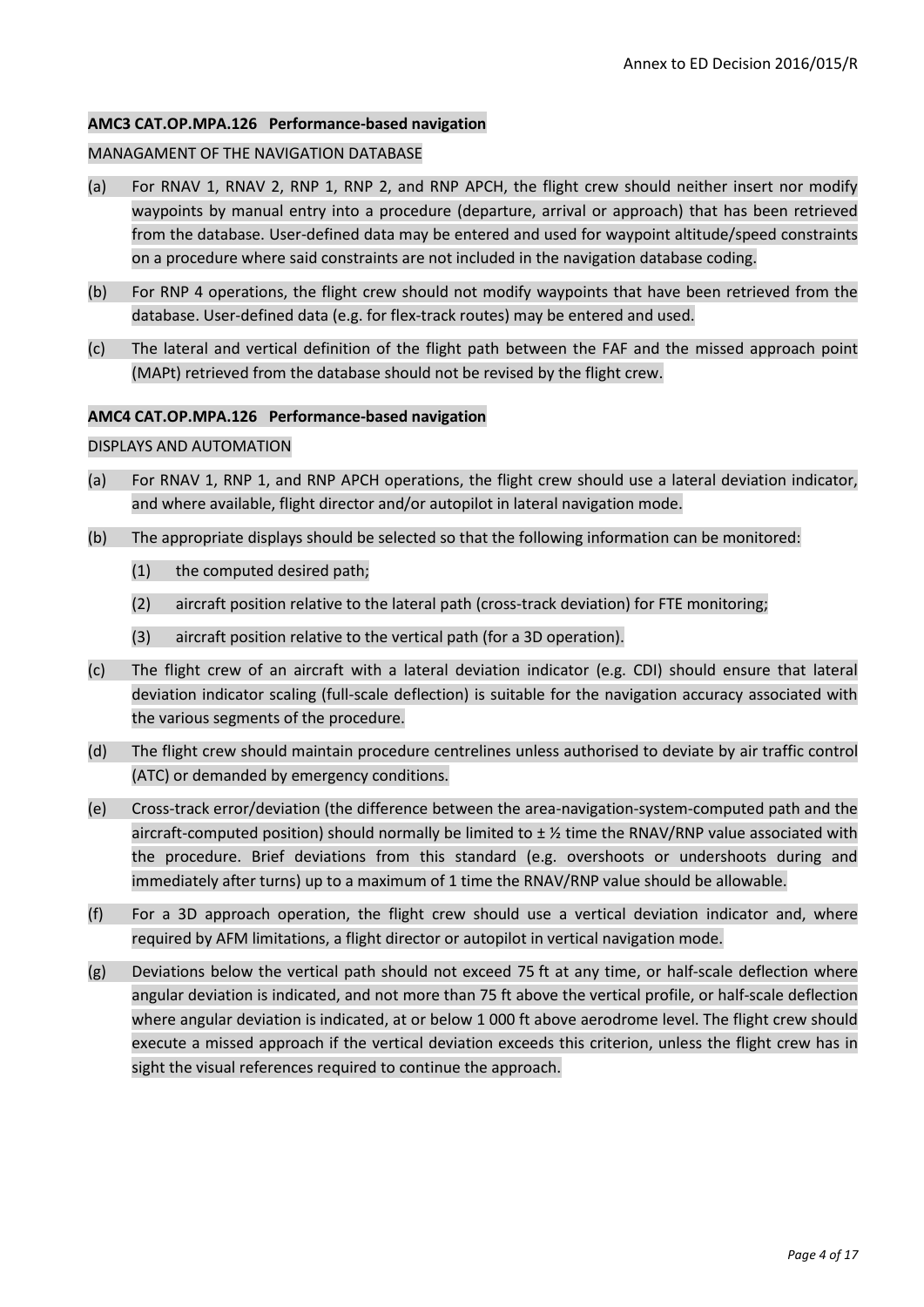### **AMC5 CAT.OP.MPA.126 Performance-based navigation**

# VECTORING AND POSITIONING

- (a) ATC tactical interventions in the terminal area may include radar headings, 'direct to' clearances which bypass the initial legs of an approach procedure, interceptions of an initial or intermediate segments of an approach procedure or the insertion of additional waypoints loaded from the database.
- (b) In complying with ATC instructions, the flight crew should be aware of the implications for the navigation system.
- (c) 'Direct to' clearances may be accepted to the IF provided that it is clear to the flight crew that the aircraft will be established on the final approach track at least 2 NM before the FAF.
- (d) 'Direct to' clearance to the FAF should not be acceptable. Modifying the procedure to intercept the final approach track prior to the FAF should be acceptable for radar-vectored arrivals or otherwise only with ATC approval.
- (e) The final approach trajectory should be intercepted no later than the FAF in order for the aircraft to be correctly established on the final approach track before starting the descent (to ensure terrain and obstacle clearance).
- (f) 'Direct to' clearances to a fix that immediately precede an RF leg should not be permitted.
- (g) For parallel offset operations en route in RNP 4 and A-RNP, transitions to and from the offset track should maintain an intercept angle of no more than 45° unless specified otherwise by ATC.

#### **AMC6 CAT.OP.MPA.126 Performance-based navigation**

### ALERTING AND ABORT

- (a) Unless the flight crew has sufficient visual reference to continue the approach operation to a safe landing, an RNP APCH operation should be discontinued if:
	- (1) navigation system failure is annunciated (e.g. warning flag);
	- (2) lateral or vertical deviations exceed the tolerances;
	- (3) loss of the on-board monitoring and alerting system.
- (b) Discontinuing the approach operation may not be necessary for a multi-sensor navigation system that includes demonstrated RNP capability without GNSS in accordance with the AFM.
- (c) Where vertical guidance is lost while the aircraft is still above 1 000 ft AGL, the flight crew may decide to continue the approach to LNAV minima, when supported by the navigation system.

### **AMC7 CAT.OP.MPA.126 Performance-based navigation**

### CONTINGENCY PROCEDURES

- (a) The flight crew should make the necessary preparation to revert to a conventional arrival procedure where appropriate. The following conditions should be considered:
	- (1) failure of the navigation system components including navigation sensors, and a failure effecting flight technical error (e.g. failures of the flight director or autopilot);
	- (2) multiple system failures affecting aircraft performance;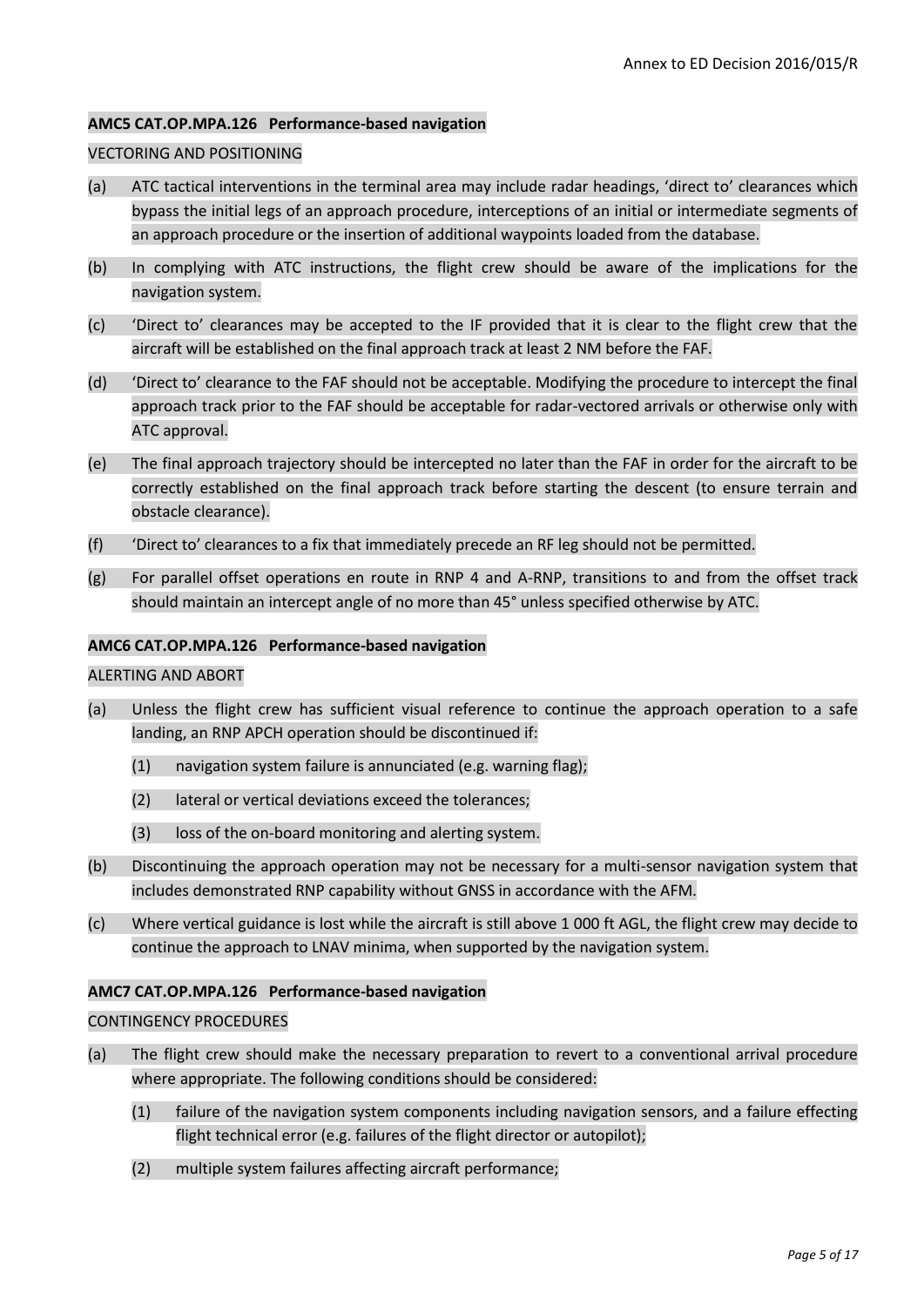- (3) coasting on inertial sensors beyond a specified time limit; and
- (4) RAIM (or equivalent) alert or loss of integrity function.
- (b) In the event of loss of PBN capability, the flight crew should invoke contingency procedures and navigate using an alternative means of navigation.
- (c) The flight crew should notify ATC of any problem with PBN capability.
- (d) In the event of communication failure, the flight crew should continue with the operation in accordance with published lost communication procedures.

### **GM1 CAT.OP.MPA.126 Performance-based navigation**

### **DESCRIPTION**

- (a) For both, RNP X and RNAV X designations, the 'X' (where stated) refers to the lateral navigation accuracy (total system error) in NM, which is expected to be achieved at least 95 % of the flight time by the population of aircraft operating within the airspace, route or procedure. For RNP APCH and A-RNP, the lateral navigation accuracy depends on the segment.
- (b) PBN may be required on notified routes, for notified procedures and in notified airspace.

RNAV 10

- (c) For purposes of consistency with the PBN concept, this Regulation is using the designation 'RNAV 10' because this specification does not include on-board performance monitoring and alerting.
- (d) However, it should be noted that many routes still use the designation 'RNP 10' instead of 'RNAV 10'. 'RNP 10' was used as designation before the publication of the fourth edition of ICAO Doc 9613 in 2013. The terms 'RNP 10' and 'RNAV 10' should be considered equivalent.

…

# **AMC1 CAT.OP.MPA.135 Routes and areas of operation — general**

### RNAV 10

- (a) Operating procedures and routes should take account of the RNAV 10 time limit declared for the inertial system, if applicable, considering also the effect of weather conditions that could affect flight duration in RNAV 10 airspace.
- (b) The operator may extend RNAV 10 inertial navigation time by position updating. The operator should calculate, using statistically-based typical wind scenarios for each planned route, points at which updates can be made, and the points at which further updates will not be possible.

…

### **AMC1 CAT.OP.MPA.175 Flight preparation**

### FLIGHT PREPARATION FOR PBN OPERATIONS

(a) The flight crew should ensure that RNAV 1, RNAV 2, RNP 1 RNP 2, and RNP APCH routes or procedures to be used for the intended flight, including for any alternate aerodromes, are selectable from the navigation database and are not prohibited by NOTAM.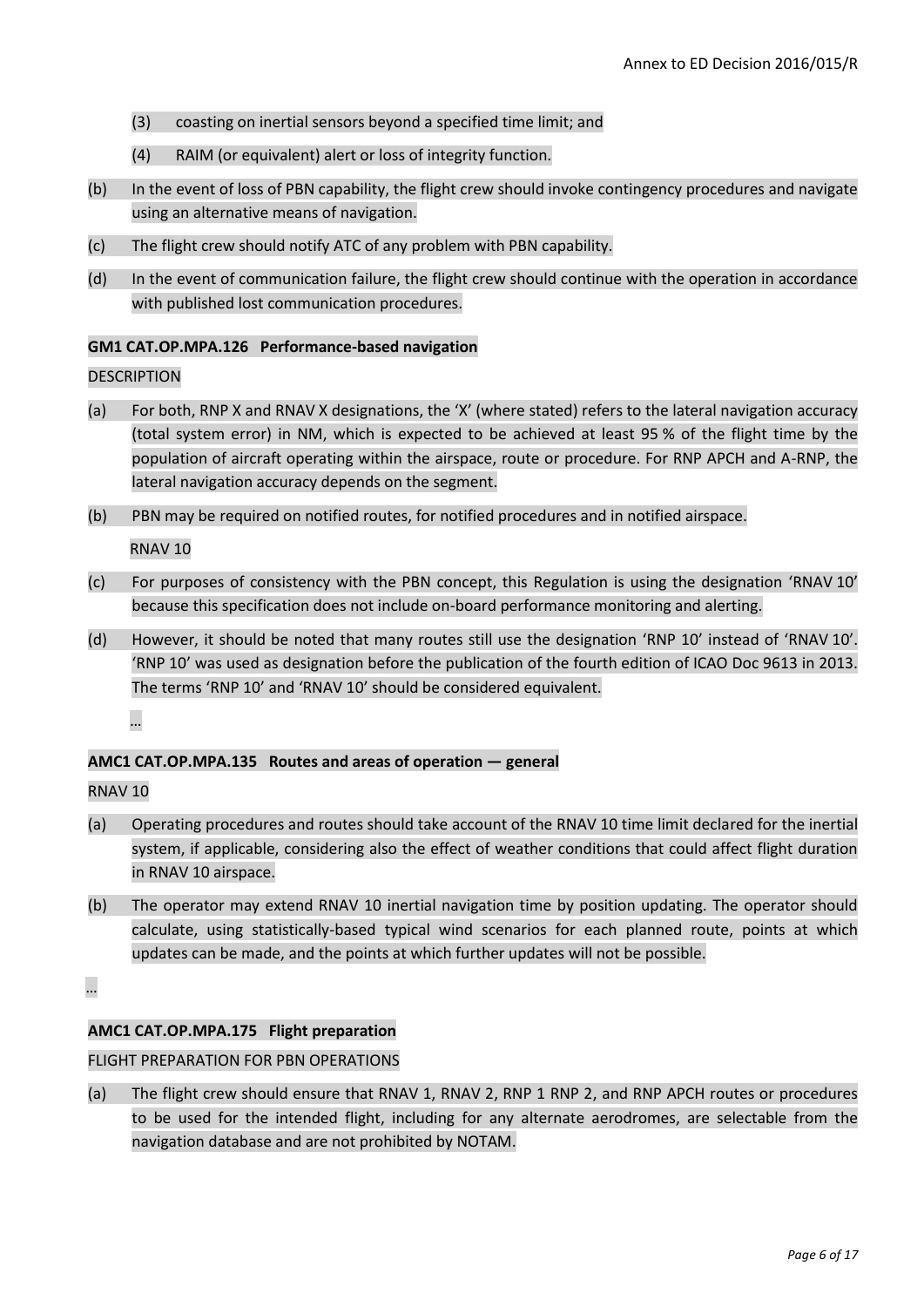- (b) The flight crew should take account of any NOTAMs or operator briefing material that could adversely affect the aircraft system operation along its flight plan including any alternate aerodromes.
- (c) When PBN relies on GNSS systems for which RAIM is required for integrity, its availability should be verified during the preflight planning. In the event of a predicted continuous loss of fault detection of more than five minutes, the flight planning should be revised to reflect the lack of full PBN capability for that period.
- (d) For RNP 4 operations with only GNSS sensors, a fault detection and exclusion (FDE) check should be performed. The maximum allowable time for which FDE capability is projected to be unavailable on any one event is 25 minutes. If predictions indicate that the maximum allowable FDE outage will be exceeded, the operation should be rescheduled to a time when FDE is available.
- (e) For RNAV 10 operations, the flight crew should take account of the RNAV 10 time limit declared for the inertial system, if applicable, considering also the effect of weather conditions that could affect flight duration in RNAV 10 airspace. Where an extension to the time limit is permitted, the flight crew will need to ensure that en route radio facilities are serviceable before departure, and to apply radio updates in accordance with any AFM limitation.

### **AMC2 CAT.OP.MPA.175 Flight preparation**

### DATABASE SUITABILITY

(a) The flight crew should check that any navigational database required for PBN operations includes the routes and procedures required for the flight.

DATABASE CURRENCY

- (b) The database validity (current AIRAC cycle) should be checked before the flight.
- (c) Navigation databases should be current for the duration of the flight. If the AIRAC cycle is due to change during flight, the flight crew should follow procedures established by the operator to ensure the accuracy of navigation data, including the suitability of navigation facilities used to define the routes and procedures for the flight.
- (d) An expired database may only be used if the following conditions are satisfied:
	- (1) the operator has confirmed that the parts of the database which are intended to be used during the flight and any contingencies that are reasonable to expect are not changed in the current version;
	- (2) any NOTAMs associated with the navigational data are taken into account;
	- (3) maps and charts corresponding to those parts of the flight are current and have not been amended since the last cycle;
	- (4) any MEL limitations are observed; and
	- (5) the database has expired by no more than 28 days.

…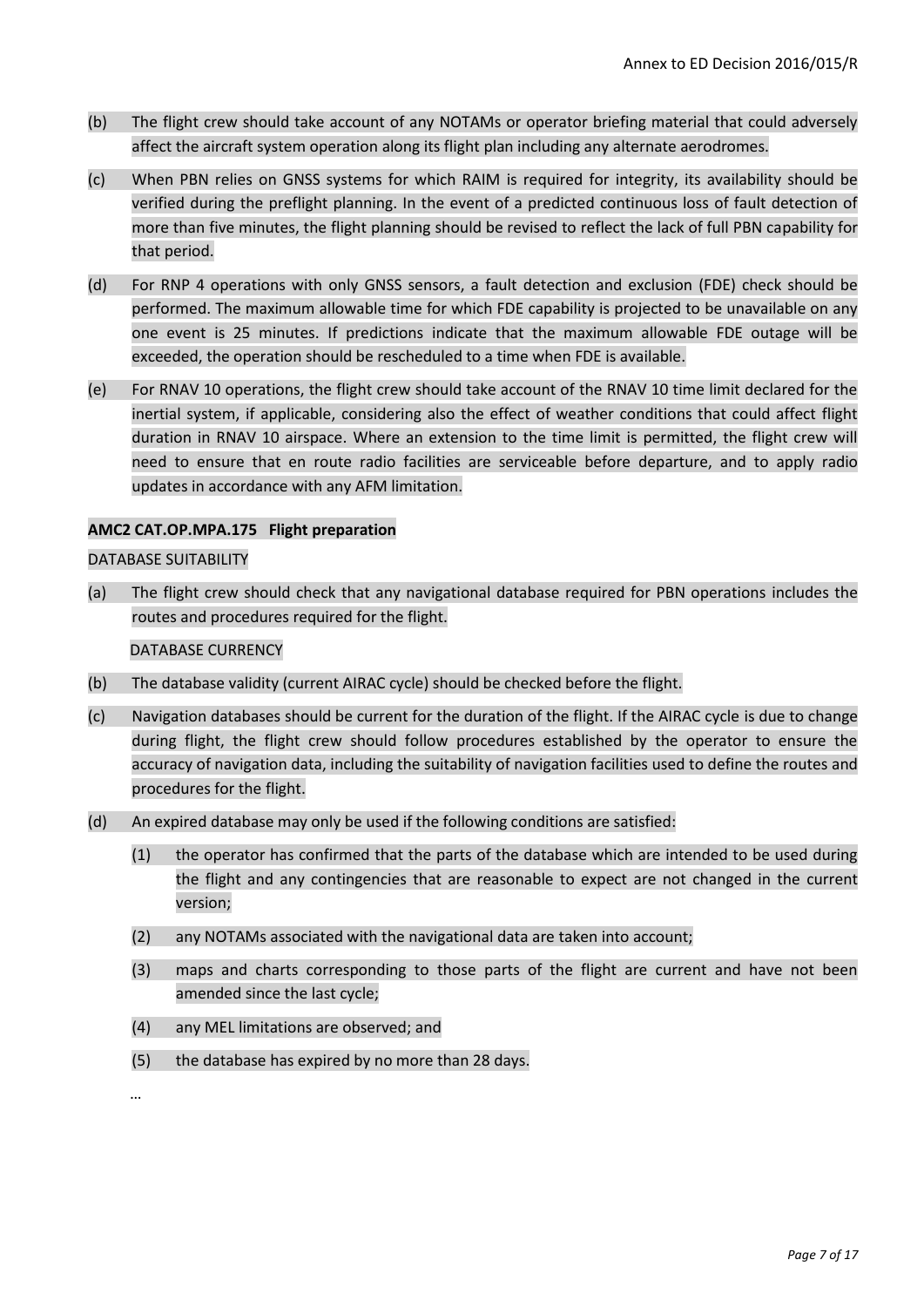#### **AMC1 CAT.OP.MPA.182 Destination aerodromes — instrument approach operations**

### PBN OPERATIONS

The pilot-in-command should only select an aerodrome as a destination alternate aerodrome if an instrument approach procedure that does not rely on GNSS is available either at that aerodrome or at the destination aerodrome.

#### **GM1 CAT.OP.MPA.182 Destination aerodromes — instrument approach operations**

#### INTENT OF AMC1

- (a) The limitation applies only to destination alternate aerodromes for flights when a destination alternate aerodrome is required. A take-off or en route alternate aerodrome with instrument approach procedures relying on GNSS may be planned without restrictions. A destination aerodrome with all instrument approach procedures relying solely on GNSS may be used without a destination alternate aerodrome if the conditions for a flight without a destination alternate aerodrome are met.
- (b) The term 'available' means that the procedure can be used in the planning stage and complies with planning minima requirements.

…

…

### **Subpart D — Instruments, data and equipment**

#### **Section 1 — Aeroplanes**

### **AMC2 CAT.IDE.A.205 Seats, seat safety belts, restraint systems and child restraint devices**

### UPPER TORSO RESTRAINT SYSTEM

- (a) An upper torso-restraint system, having including a seat belt, two shoulder straps and additional straps is deemed to be compliant with the requirement for restraint systems with two shoulder straps.
- (b) An upper torso restraint system which restrains permanently the torso of the occupant is deemed to be compliant with the requirement for an upper torso restraint system incorporating a device that will automatically restrain the occupant's torso in the event of rapid deceleration.
- (c) The use of the upper torso restraint independently from the use of the seat belt is intended as an option for the comfort of the occupant of the seat in those phases of flight where only the seat belt is required to be fastened. A restraint system including a seat belt and an upper torso restraint that both remain permanently fastened is also acceptable.

SEAT BELT

…

(d) A seat belt with a diagonal shoulder strap (three anchorage points) is deemed to be compliant with the requirement for a seat belt (two anchorage points).

**GM1 CAT.IDE.A.205 Seats, seat safety belts, restraint systems and child restraint devices** EMERGENCY LANDING DYNAMIC CONDITIONS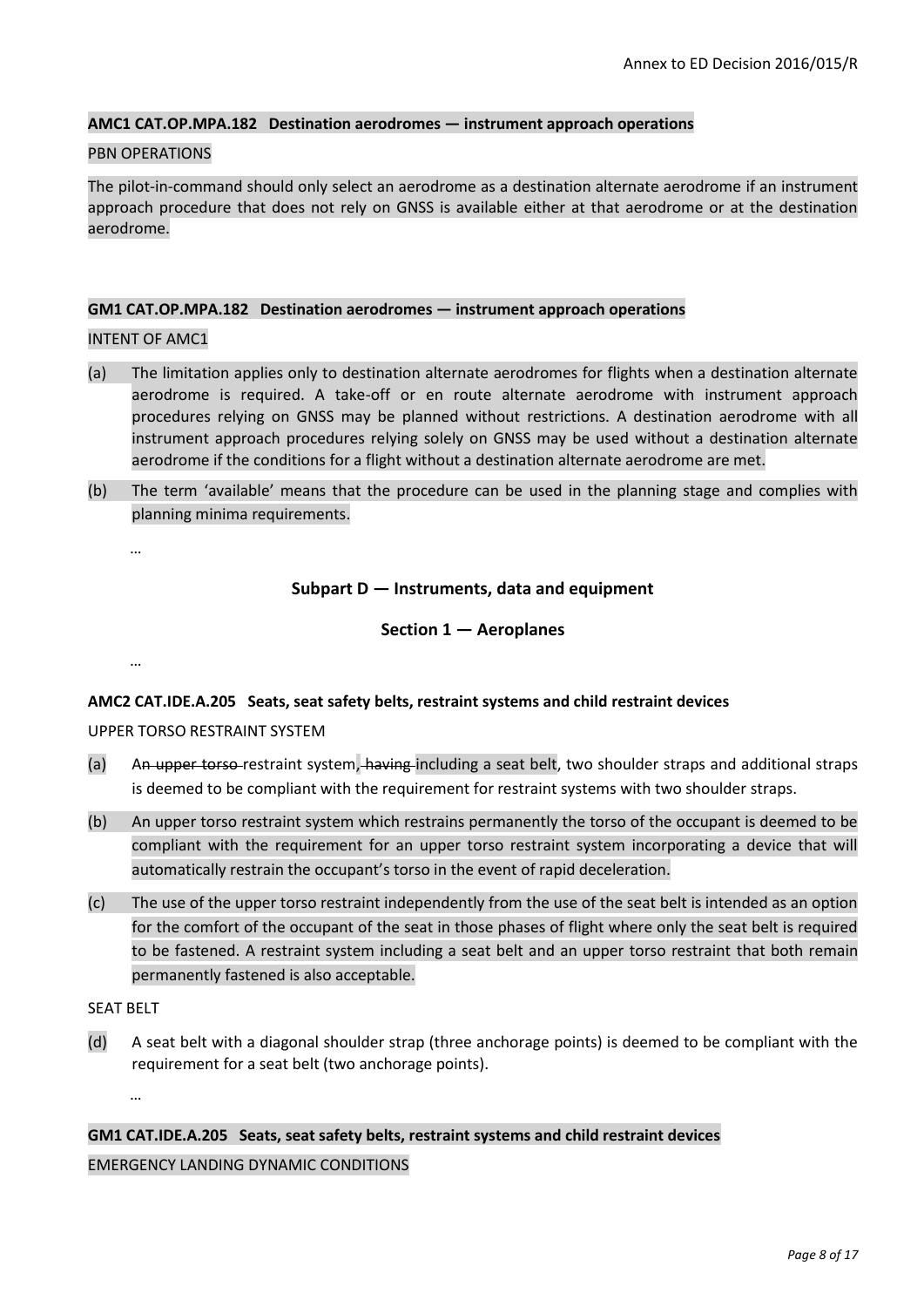Emergency landing dynamic conditions are defined in 23.562 of CS-23 or equivalent and in 25.562 of CS-25 or equivalent.

…

# **GM2 CAT.IDE.A.345 Communication and navigation equipment for operations under IFR or under VFR over routes not navigated by reference to visual landmarks**

AIRCRAFT ELIGIBILITY FOR PBN SPECIFICATION NOT REQUIRING SPECIFIC APPROVAL

- (a) The performance of the aircraft is usually stated in the AFM.
- (b) Where such a reference cannot be found in the AFM, other information provided by the aircraft manufacturer as TC holder, the STC holder or the design organisation having a privilege to approve minor changes may be considered.
- (c) The following documents are considered acceptable sources of information:
	- (1) AFM, supplements thereto, and documents directly referenced in the AFM;
	- (2) FCOM or similar document;
	- (3) Service Bulletin or Service Letter issued by the TC holder or STC holder;
	- (4) approved design data or data issued in support of a design change approval;
	- (5) any other formal document issued by the TC or STC holders stating compliance with PBN specifications, AMC, Advisory Circulars (AC) or similar documents issued by the State of Design; and
	- (6) written evidence obtained from the State of Design.
- (d) Equipment qualification data, in itself, is not sufficient to assess the PBN capabilities of the aircraft, since the latter depend on installation and integration.
- (e) As some PBN equipment and installations may have been certified prior to the publication of the PBN Manual and the adoption of its terminology for the navigation specifications, it is not always possible to find a clear statement of aircraft PBN capability in the AFM. However, aircraft eligibility for certain PBN specifications can rely on the aircraft performance certified for PBN procedures and routes prior to the publication of the PBN Manual.
- (f) Below, various references are listed which may be found in the AFM or other acceptable documents (see listing above) in order to consider the aircraft's eligibility for a specific PBN specification if the specific term is not used.
- (g) RNAV 5
	- (1) If a statement of compliance with any of the following specifications or standards is found in the acceptable documentation as listed above, the aircraft is eligible for RNAV 5 operations.
		- (i) B-RNAV;
		- (ii) RNAV 1;
		- (iii) RNP APCH;
		- (iv) RNP 4;
		- (v) A-RNP;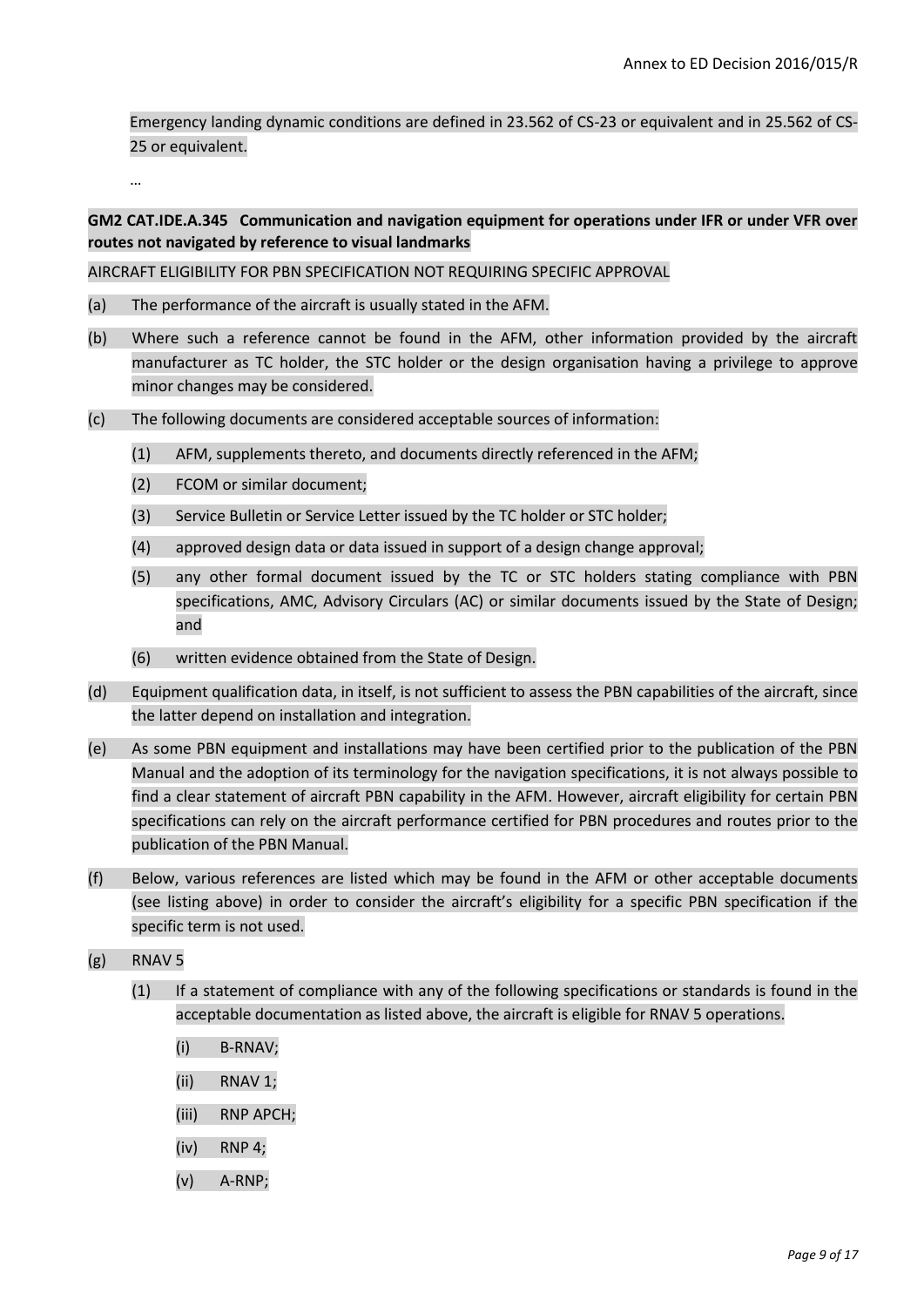- (vi) AMC 20-4;
- (vii) JAA TEMPORARY GUIDANCE MATERIAL, LEAFLET NO. 2 (TGL 2);
- (viii) JAA AMJ 20X2;
- (ix) FAA AC 20-130A for en route operations;
- (x) FAA AC 20-138 for en route operations; and
- (xi) FAA AC 90-96.

(h) RNAV 1/RNAV 2

- (1) If a statement of compliance with any of the following specifications or standards is found in the acceptable documentation as listed above, the aircraft is eligible for RNAV 1/RNAV 2 operations.
	- (i) RNAV 1;
	- (ii) PRNAV;
	- (iii) US RNAV type A;
	- (iv) FAA AC 20-138 for the appropriate navigation specification;
	- (v) FAA AC 90-100A;
	- (vi) JAA TEMPORARY GUIDANCE MATERIAL, LEAFLET NO. 10 Rev1 (TGL 10); and
	- (vii) FAA AC 90-100.
- (2) However, if position determination is exclusively computed based on VOR-DME, the aircraft is not eligible for RNAV 1/RNAV 2 operations.
- (i) RNP 1/RNP 2 continental
	- (1) If a statement of compliance with any of the following specifications or standards is found in the acceptable documentation as listed above, the aircraft is eligible for RNP 1/RNP 2 continental operations.
		- (i) A-RNP;
		- (ii) FAA AC 20-138 for the appropriate navigation specification; and
		- (iii) FAA AC 90-105.
	- (2) Alternatively, if a statement of compliance with any of the following specifications or standards is found in the acceptable documentation as listed above and position determination is primarily based on GNSS, the aircraft is eligible for RNP 1/RNP 2 continental operations. However, in these cases, loss of GNSS implies loss of RNP 1/RNP 2 capability.
		- (i) JAA TEMPORARY GUIDANCE MATERIAL, LEAFLET NO. 10 (TGL 10) (any revision); and
		- (ii) FAA AC 90-100.
- (j) RNP APCH LNAV minima
	- (1) If a statement of compliance with any of the following specifications or standards is found in the acceptable documentation as listed above, the aircraft is eligible for RNP APCH — LNAV operations.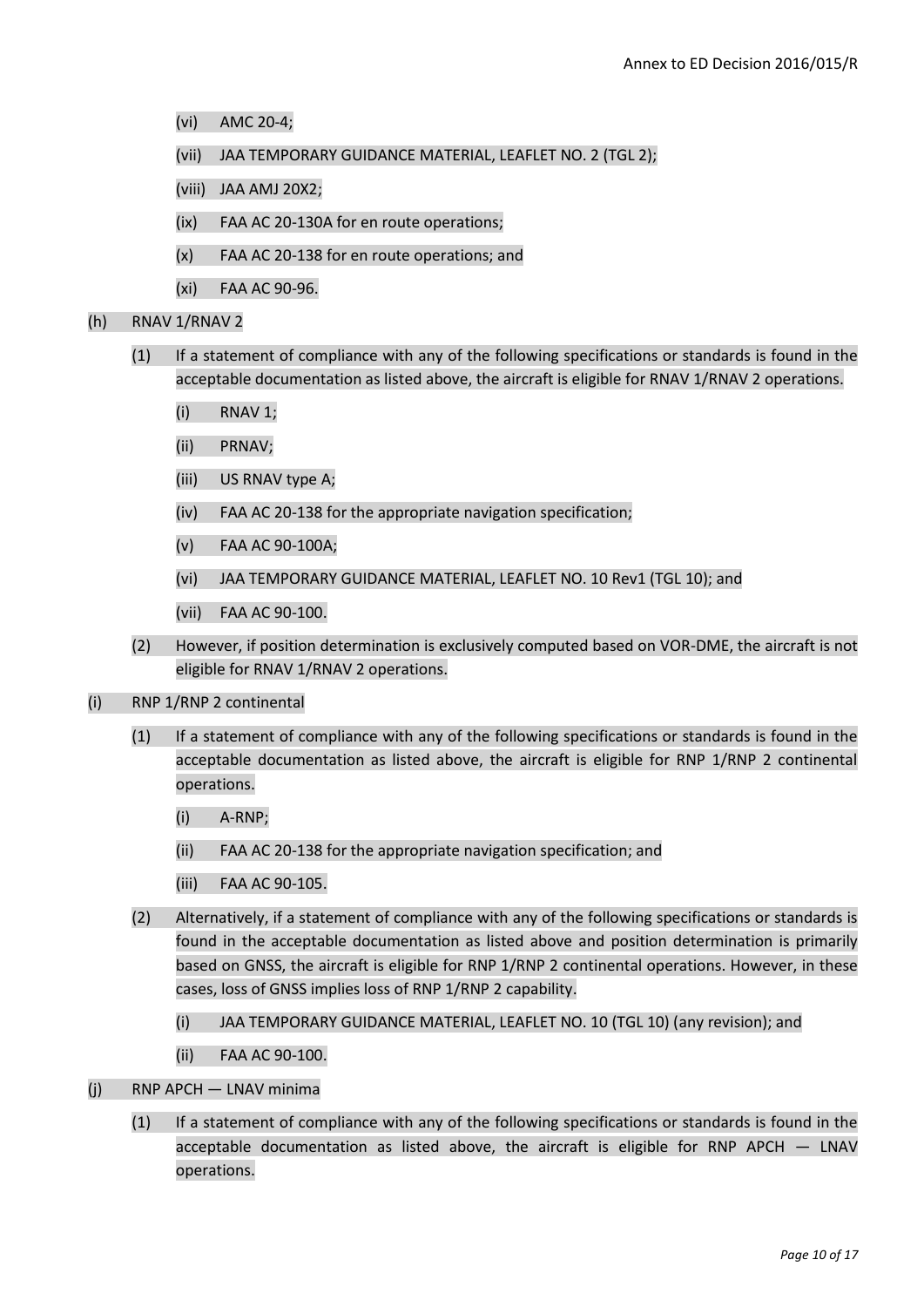- (i) A-RNP;
- (ii) AMC 20-27;
- (iii) AMC 20-28;
- (iv) FAA AC 20-138 for the appropriate navigation specification; and
- (v) FAA AC 90-105 for the appropriate navigation specification.
- (2) Alternatively, if a statement of compliance with RNP 0.3 GNSS approaches in accordance with any of the following specifications or standards is found in the acceptable documentation as listed above, the aircraft is eligible for RNP APCH — LNAV operations. Any limitation such as 'within the US National Airspace' may be ignored since RNP APCH procedures are assumed to meet the same ICAO criteria around the world.
	- (i) JAA TEMPORARY GUIDANCE MATERIAL, LEAFLET NO. 3 (TGL 3);
	- (ii) AMC 20-4;
	- (iii) FAA AC 20-130A; and
	- (iv) FAA AC 20-138.
- (k) RNP APCH LNAV/VNAV minima
	- (1) If a statement of compliance with any of the following specifications or standards is found in the acceptable documentation as listed above, the aircraft is eligible for RNP APCH — LNAV/VNAV operations.
		- (i) A-RNP;
		- (ii) AMC 20-27 with Baro VNAV;
		- (iii) AMC 20-28;
		- (iv) FAA AC 20-138; and
		- (v) FAA AC 90-105 for the appropriate navigation specification.
	- (2) Alternatively, if a statement of compliance with FAA AC 20-129 is found in the acceptable documentation as listed above, and the aircraft complies with the requirements and limitations of EASA SIB 2014-04<sup>1</sup>, the aircraft is eligible for RNP APCH  $-$  LNAV/VNAV operations. Any limitation such as 'within the US National Airspace' may be ignored since RNP APCH procedures are assumed to meet the same ICAO criteria around the world.
- (l) RNP APCH LPV minima
	- (1) If a statement of compliance with any of the following specifications or standards is found in the acceptable documentation as listed above, the aircraft is eligible for RNP APCH — LPV operations.
		- (i) AMC 20-28;
		- (ii) FAA AC 20-138 for the appropriate navigation specification; and
		- (iii) FAA AC 90-107.

**.** 

<sup>1</sup> <http://ad.easa.europa.eu/ad/2014-04>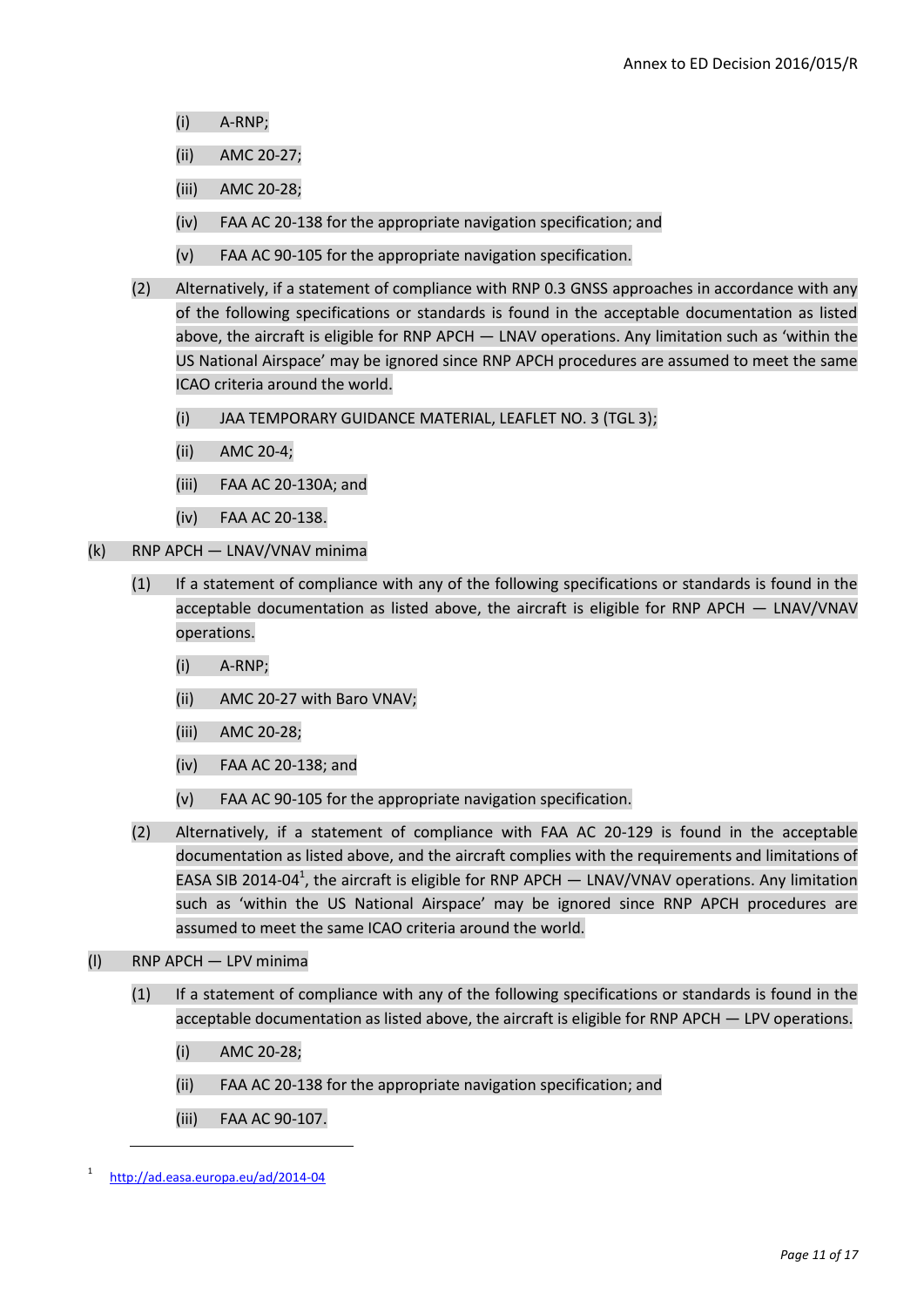- (2) For aircraft that have a TAWS Class A installed and do not provide Mode-5 protection on an LPV approach, the DH is limited to 250 ft.
- (m) RNAV 10
	- (1) If a statement of compliance with any of the following specifications or standards is found in the acceptable documentation as listed above, the aircraft is eligible for RNAV 10 operations.
		- (i) RNP 10;
		- (ii) FAA AC 20-138 for the appropriate navigation specification;
		- (iii) AMC 20-12;
		- (iv) FAA Order 8400.12 (or later revision); and
		- (v) FAA AC 90-105.
- (n) RNP 4
	- (1) If a statement of compliance with any of the following specifications or standards is found in the acceptable documentation as listed above, the aircraft is eligible for RNP 4 operations.
		- (i) FAA AC 20-138B or later, for the appropriate navigation specification;
		- (ii) FAA Order 8400.33; and
		- (iii) FAA AC 90-105 for the appropriate navigation specification.
- (o) RNP 2 oceanic
	- (1) If a statement of compliance with FAA AC 90-105 for the appropriate navigation specification is found in the acceptable documentation as listed above, the aircraft is eligible for RNP 2 oceanic operations.
	- (2) If the aircraft has been assessed eligible for RNP 4, the aircraft is eligible for RNP 2 oceanic.
- (p) Special features
	- (1) RF in terminal operations (used in RNP 1 and in the initial segment of the RNP APCH)
		- (i) If a statement of demonstrated capability to perform an RF leg, certified in accordance with any of the following specifications or standards, is found in the acceptable documentation as listed above, the aircraft is eligible for RF in terminal operations:
			- (A) AMC 20-26; and
			- (B) FAA AC 20-138B or later.
		- (ii) If there is a reference to RF and a reference to compliance with AC 90-105, then the aircraft is eligible for such operations.
- (q) Other considerations
	- (1) In all cases, the limitations in the AFM need to be checked; in particular, the use of AP or FD which can be required to reduce the FTE primarily for RNP APCH, RNAV 1, and RNP 1.
	- (1) Any limitation such as 'within the US National Airspace' may be ignored since RNP APCH procedures are assumed to meet the same ICAO criteria around the world.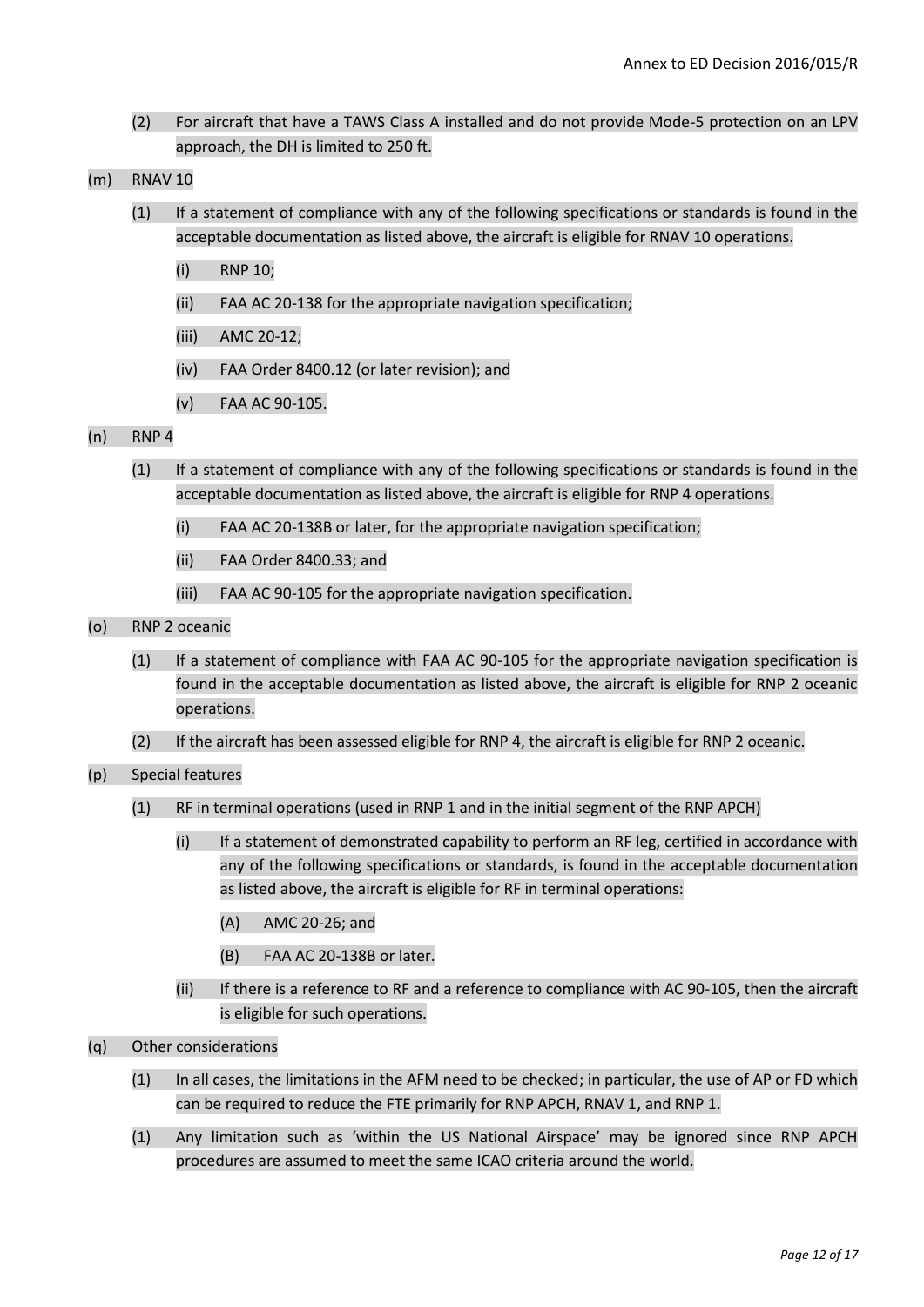# **GM3 CAT.IDE.A.345 Communication and navigation equipment for operations under IFR or under VFR over routes not navigated by reference to visual landmarks**

### GENERAL

- (a) The PBN specifications for which the aircraft complies with the relevant airworthiness criteria are set out in the AFM, together with any limitations to be observed.
- (b) Because functional and performance requirements are defined for each navigation specification, an aircraft approved for an RNP specification is not automatically approved for all RNAV specifications. Similarly, an aircraft approved for an RNP or RNAV specification having a stringent accuracy requirement (e.g. RNP 0.3 specification) is not automatically approved for a navigation specification having a less stringent accuracy requirement (e.g. RNP 4).

### RNP 4

(c) For RNP 4, at least two LRNSs, capable of navigating to RNP 4, and listed in the AFM, may be operational at the entry point of the RNP 4 airspace. If an item of equipment required for RNP 4 operations is unserviceable, then the flight crew may consider an alternate route or diversion for repairs. For multisensor systems, the AFM may permit entry if one GNSS sensor is lost after departure, provided one GNSS and one inertial sensor remain available.

…

# **Section 2 — Helicopters**

…

**GM2 CAT.IDE.H.345 Communication and navigation equipment for operations under IFR or under VFR over routes not navigated by reference to visual landmarks**

AIRCRAFT ELIGIBILITY FOR PBN SPECIFICATION NOT REQUIRING SPECIFIC APPROVAL

- (a) The performance of the aircraft is usually stated in the AFM.
- (b) Where such a reference cannot be found in the AFM, other information provided by the aircraft manufacturer as TC holder, the STC holder or the design organisation having a privilege to approve minor changes may be considered.
- (c) The following documents are considered acceptable sources of information:
	- (1) AFM, supplements thereto, and documents directly referenced in the AFM;
	- (2) FCOM or similar document;
	- (3) Service Bulletin or Service Letter issued by the TC holder or STC holder;
	- (4) approved design data or data issued in support of a design change approval;
	- (5) any other formal document issued by the TC or STC holders stating compliance with PBN specifications, AMC, Advisory Circulars (AC) or similar documents issued by the State of Design; and
	- (6) written evidence obtained from the State of Design.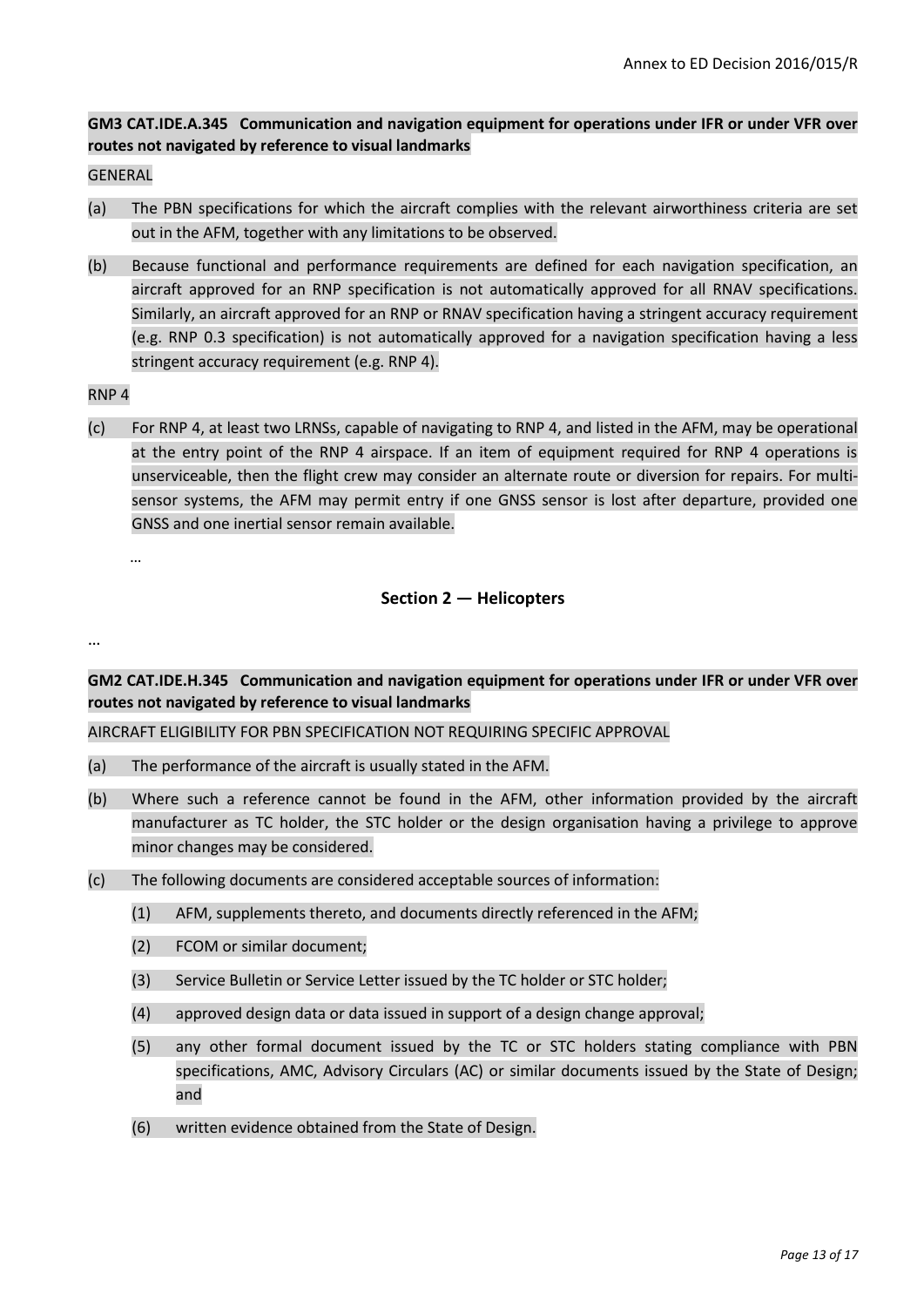- (d) Equipment qualification data, in itself, is not sufficient to assess the PBN capabilities of the aircraft, since the latter depend on installation and integration.
- (e) As some PBN equipment and installations may have been certified prior to the publication of the PBN Manual and the adoption of its terminology for the navigation specifications, it is not always possible to find a clear statement of aircraft PBN capability in the AFM. However, aircraft eligibility for certain PBN specifications can rely on the aircraft performance certified for PBN procedures and routes prior to the publication of the PBN Manual.
- (f) Below, various references are listed which may be found in the AFM or other acceptable documents (see listing above) in order to consider the aircraft's eligibility for a specific PBN specification if the specific term is not used.
- (g) RNAV 5
	- (1) If a statement of compliance with any of the following specifications or standards is found in the acceptable documentation as listed above, the aircraft is eligible for RNAV 5 operations.
		- (i) B-RNAV;
		- (ii) RNAV 1;
		- (iii) RNP APCH;
		- (iv) RNP 4;
		- (v) A-RNP;
		- (vi) AMC 20-4;
		- (vii) JAA TEMPORARY GUIDANCE MATERIAL, LEAFLET NO. 2 (TGL 2);
		- (viii) JAA AMJ 20X2;
		- (ix) FAA AC 20-130A for en route operations;
		- (x) FAA AC 20-138 for en route operations; and
		- (xi) FAA AC 90-96.
- (h) RNAV 1/RNAV 2
	- (1) If a statement of compliance with any of the following specifications or standards is found in the acceptable documentation as listed above, the aircraft is eligible for RNAV 1/RNAV 2 operations.
		- (i) RNAV 1;
		- (ii) PRNAV;
		- (iii) US RNAV type A;
		- (iv) FAA AC 20-138 for the appropriate navigation specification;
		- (v) FAA AC 90-100A;
		- (vi) JAA TEMPORARY GUIDANCE MATERIAL, LEAFLET NO. 10 Rev1 (TGL 10); and
		- (vii) FAA AC 90-100.
	- (2) However, if position determination is exclusively computed based on VOR-DME, the aircraft is not eligible for RNAV 1/RNAV 2 operations.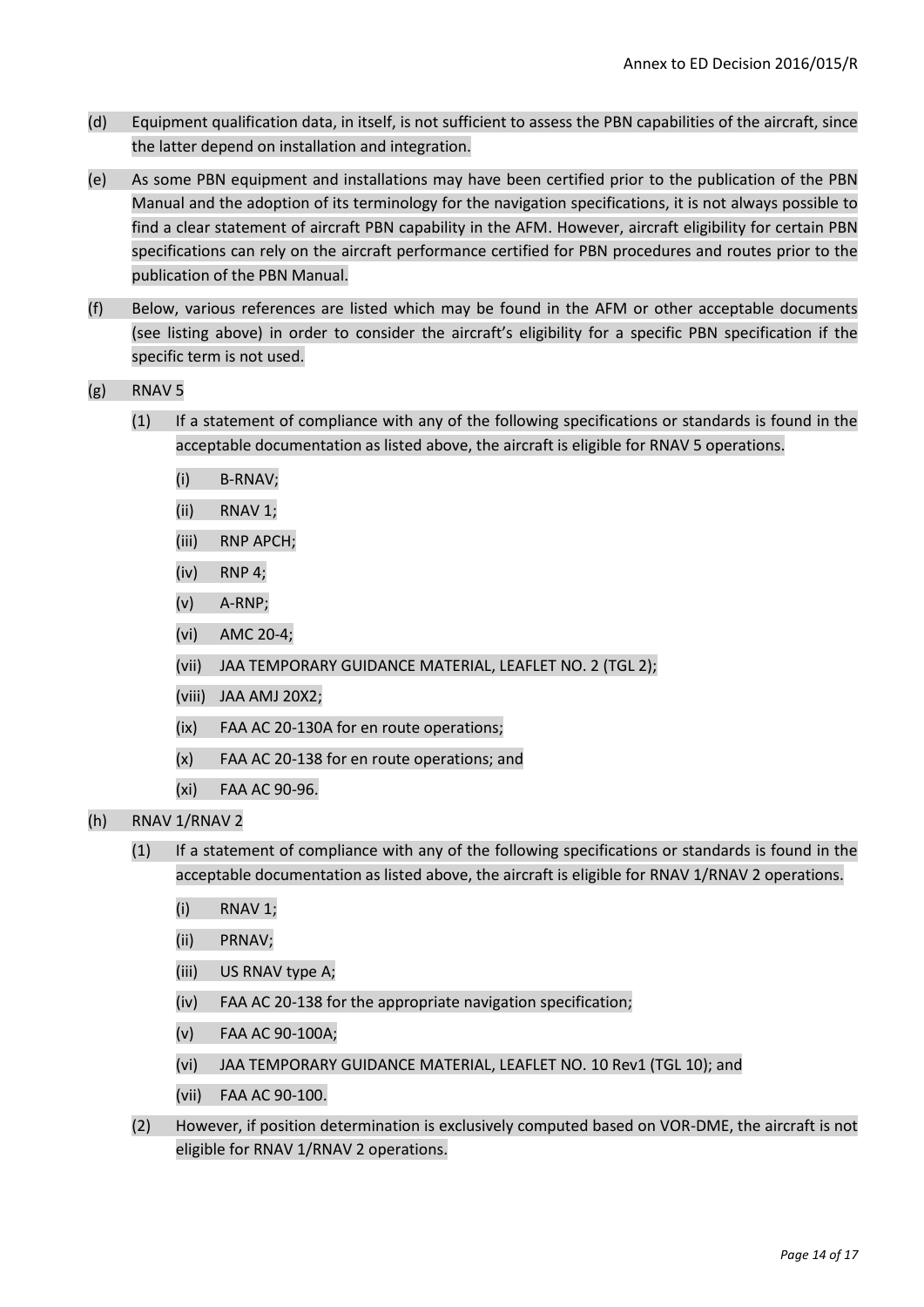## (i) RNP 1/RNP 2 continental

- (1) If a statement of compliance with any of the following specifications or standards is found in the acceptable documentation as listed above, the aircraft is eligible for RNP 1/RNP 2 continental operations.
	- (i) A-RNP;
	- (ii) FAA AC 20-138 for the appropriate navigation specification; and
	- (iii) FAA AC 90-105.
- (2) Alternatively, if a statement of compliance with any of the following specifications or standards is found in the acceptable documentation as listed above and position determination is primarily based on GNSS, the aircraft is eligible for RNP 1/RNP 2 continental operations. However, in these cases, loss of GNSS implies loss of RNP 1/RNP 2 capability.
	- (i) JAA TEMPORARY GUIDANCE MATERIAL, LEAFLET NO. 10 (TGL 10) (any revision); and
	- (ii) FAA AC 90-100.
- (j) RNP APCH LNAV minima
	- (1) If a statement of compliance with any of the following specifications or standards is found in the acceptable documentation as listed above, the aircraft is eligible for RNP APCH — LNAV operations.
		- (i) A-RNP;
		- (ii) AMC 20-27;
		- (iii) AMC 20-28;
		- (iv) FAA AC 20-138 for the appropriate navigation specification; and
		- (v) FAA AC 90-105 for the appropriate navigation specification.
	- (2) Alternatively, if a statement of compliance with RNP 0.3 GNSS approaches in accordance with any of the following specifications or standards is found in the acceptable documentation as listed above, the aircraft is eligible for RNP APCH — LNAV operations. Any limitation such as 'within the US National Airspace' may be ignored since RNP APCH procedures are assumed to meet the same ICAO criteria around the world.
		- (i) JAA TEMPORARY GUIDANCE MATERIAL, LEAFLET NO. 3 (TGL 3);
		- (ii) AMC 20-4;
		- (iii) FAA AC 20-130A; and
		- (iv) FAA AC 20-138.
- (k) RNP APCH LNAV/VNAV minima
	- (1) If a statement of compliance with any of the following specifications or standards is found in the acceptable documentation as listed above, the aircraft is eligible for RNP APCH — LNAV/VNAV operations.
		- (i) A-RNP;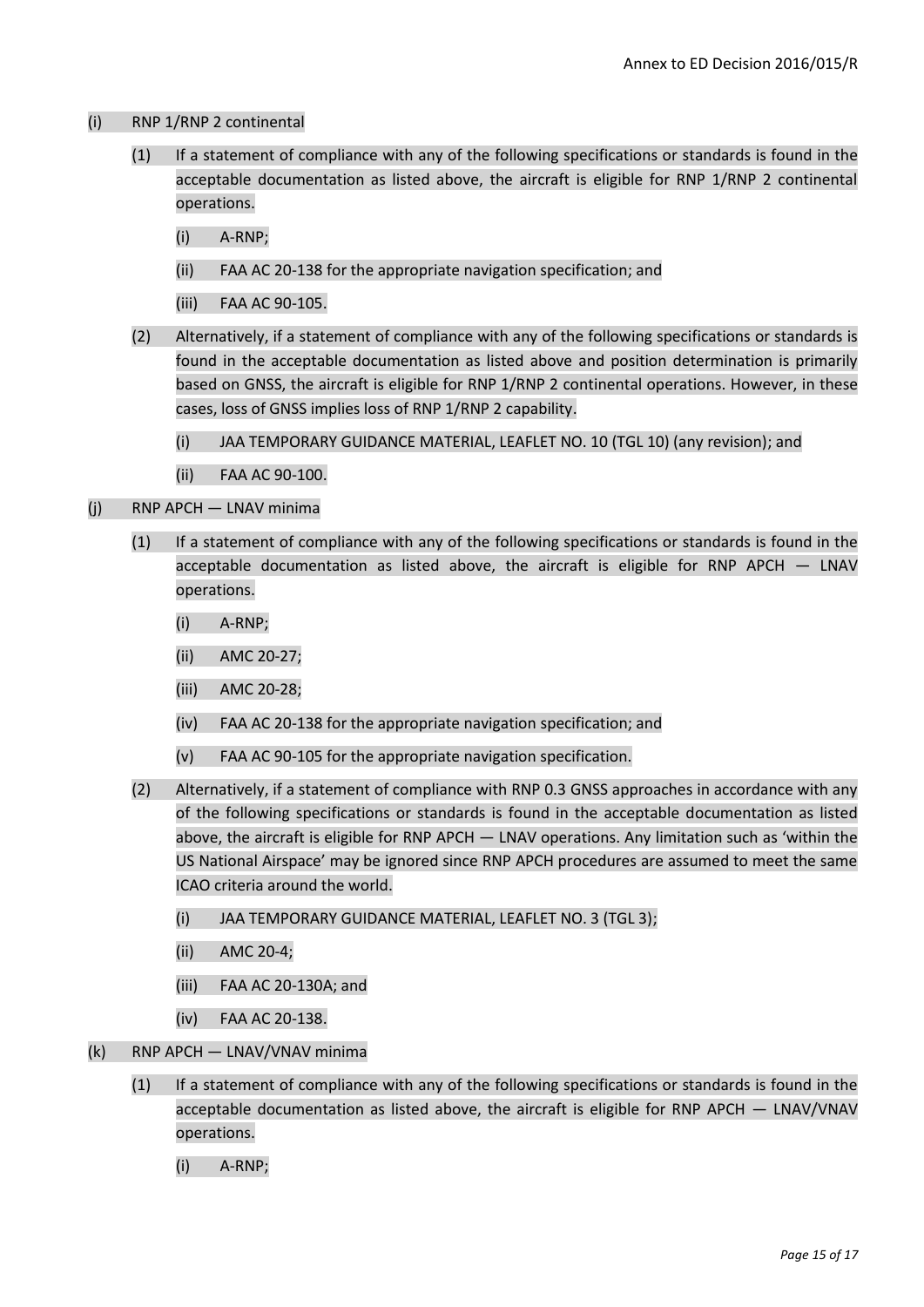- (ii) AMC 20-27 with Baro VNAV;
- (iii) AMC 20-28;
- (iv) FAA AC 20-138; and
- (v) FAA AC 90-105 for the appropriate navigation specification.
- (2) Alternatively, if a statement of compliance with FAA AC 20-129 is found in the acceptable documentation as listed above, and the aircraft complies with the requirements and limitations of EASA SIB 2014-04<sup>2</sup>, the aircraft is eligible for RNP APCH  $-$  LNAV/VNAV operations. Any limitation such as 'within the US National Airspace' may be ignored since RNP APCH procedures are assumed to meet the same ICAO criteria around the world.
- (l) RNP APCH LPV minima
	- (1) If a statement of compliance with any of the following specifications or standards is found in the acceptable documentation as listed above, the aircraft is eligible for RNP APCH — LPV operations.
		- (i) AMC 20-28;
		- (ii) FAA AC 20-138 for the appropriate navigation specification; and
		- (iii) FAA AC 90-107.
	- (2) For aircraft that have a TAWS Class A installed and do not provide Mode-5 protection on an LPV approach, the DH is limited to 250 ft.
- (m) RNAV 10
	- (1) If a statement of compliance with any of the following specifications or standards is found in the acceptable documentation as listed above, the aircraft is eligible for RNAV 10 operations.
		- (i) RNP 10;
		- (ii) FAA AC 20-138 for the appropriate navigation specification;
		- (iii) AMC 20-12;
		- (iv) FAA Order 8400.12 (or later revision); and
		- (v) FAA AC 90-105.
- (n) RNP 4
	- (1) If a statement of compliance with any of the following specifications or standards is found in the acceptable documentation as listed above, the aircraft is eligible for RNP 4 operations.
		- (i) FAA AC 20-138B or later, for the appropriate navigation specification;
		- (ii) FAA Order 8400.33; and
		- (iii) FAA AC 90-105 for the appropriate navigation specification.
- (o) RNP 2 oceanic

**.** 

<sup>2</sup> <http://ad.easa.europa.eu/ad/2014-04>